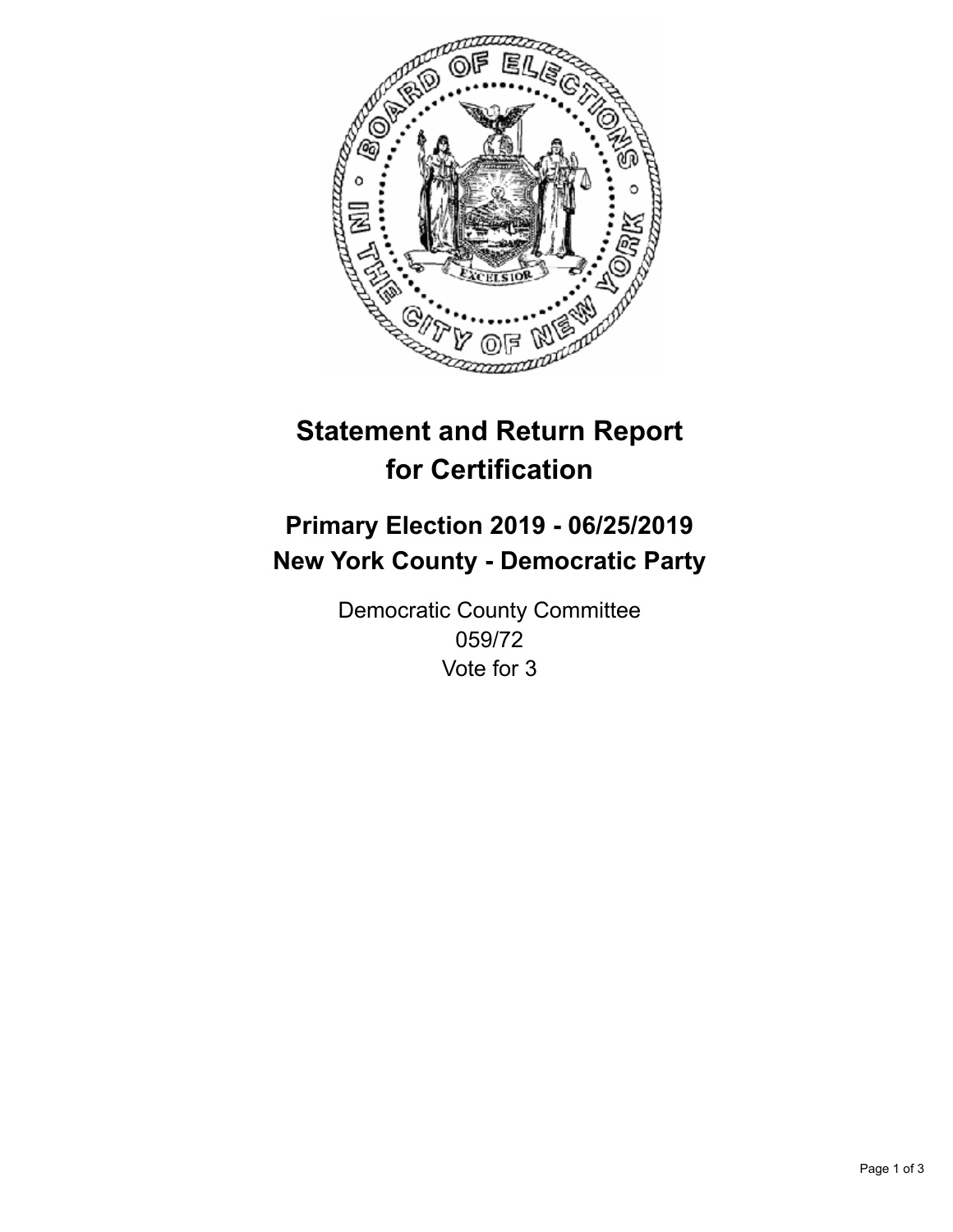

## **Assembly District 72**

| <b>PUBLIC COUNTER</b>                                    | 64       |
|----------------------------------------------------------|----------|
| <b>MANUALLY COUNTED EMERGENCY</b>                        | 0        |
| ABSENTEE / MILITARY                                      | 0        |
| <b>AFFIDAVIT</b>                                         | $\Omega$ |
| <b>Total Ballots</b>                                     | 64       |
| Less - Inapplicable Federal/Special Presidential Ballots | 0        |
| <b>Total Applicable Ballots</b>                          | 64       |
| <b>GRAHAM A. CIRAULO</b>                                 | 50       |
| <b>SUZZANNE MALITZ</b>                                   | 46       |
| LUZ GONZALEZ                                             | 13       |
| <b>NESTOR R. BREA</b>                                    | 8        |
| <b>JUSTILIANA CALDERON</b>                               | 15       |
| AISHA LEWIS-MCCOY (WRITE-IN)                             | 1        |
| GABRIELLE R. SHATAN (WRITE-IN)                           | 1        |
| LENA MELENDEZ (WRITE-IN)                                 | 1        |
| <b>Total Votes</b>                                       | 135      |
| Unrecorded                                               | 57       |